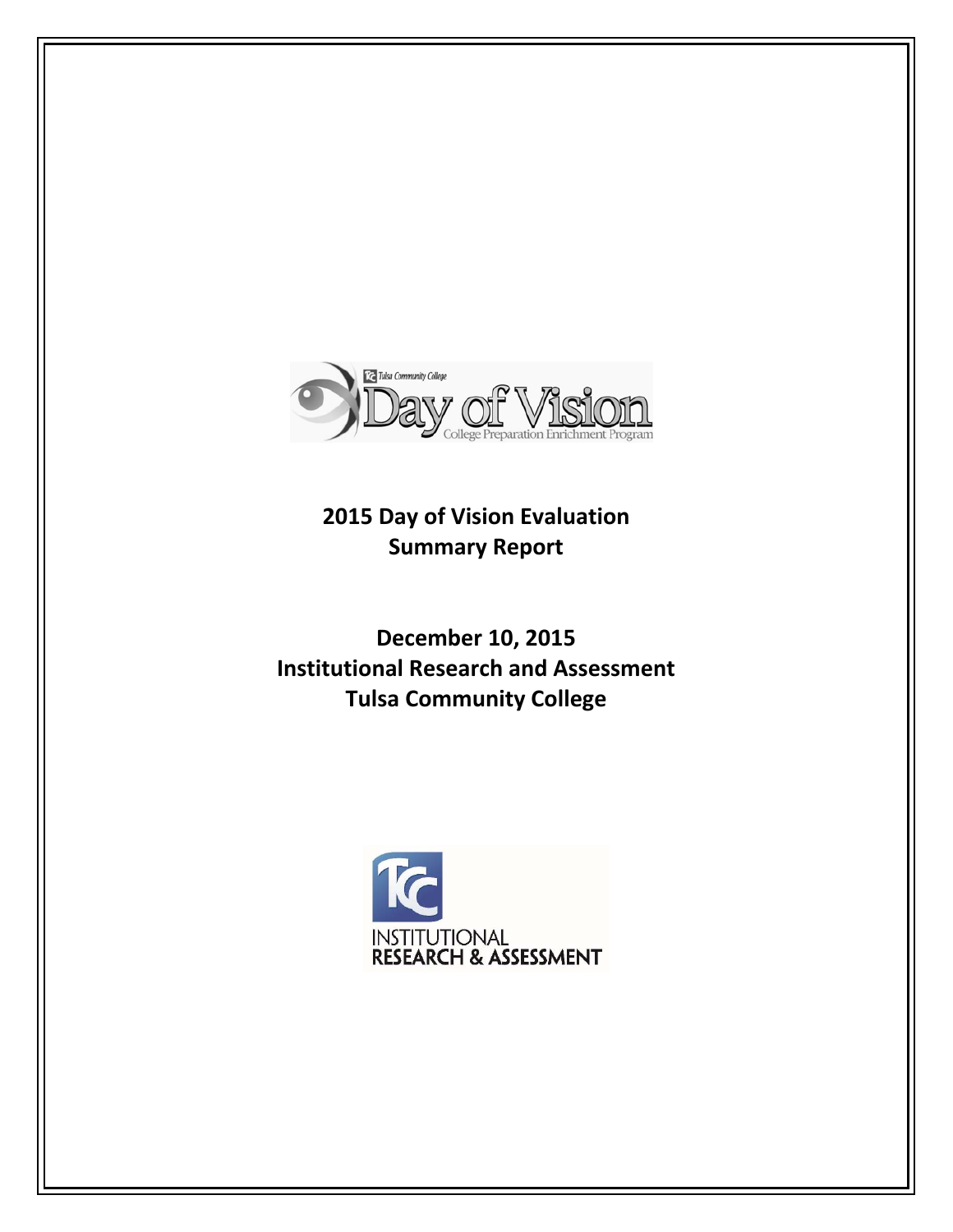# **Fall 2015 Day of Vision Evaluation**

**Executive Summary**

Results of the November 7, 2015, Day of Vision evaluations are presented below. The evaluation instrument consisted of one survey with three sections (see Appendix) —first section for all to complete, second section for parents to complete, and third section for students to complete. The first section included three demographic questions and two yes/no items. The second section consisted of three event evaluation items for parents using a four‐point, Likert‐type scale, while the third section included four event evaluation items for students using the same Likert-type scale, and an open-ended question for students to list any majors that particularly interested them. The survey concluded with one open‐ ended question to allow for comments by both parents and students. Responses include 125 students and 113 parents. Findings indicated the following:

- A large majority of respondents indicated overall satisfaction with the program with 93% of students and 100% of parents indicating they would recommend the program to others, while 96% of students and 99% of parents indicated that the program met their expectations.
- With regard to the Financial Aid information they received, 99% of students were either somewhat satisfied (41%) or very satisfied (58%) with the information provided. Parents overall responded slightly lower with 96% indicating they were somewhat (26%) or very (70%) satisfied with the information provided.
- Concerning the Admissions information presented, 98% of students were either somewhat satisfied (45%) or very satisfied (53%) with the information provided. Parents again responded slightly lower overall with 95% indicating they were somewhat (24%) or very (71%) satisfied with the information provided.
- Students made up 53% of the combined respondent pool. Among students, attendance was primarily older students with the following breakdown:  $15\%$  9<sup>th</sup> graders, 21% 10<sup>th</sup> graders, 21%  $11<sup>th</sup>$  graders, and 40%  $12<sup>th</sup>$  graders, with another 2% that selected "other" and 2% who did not respond to the question. Those who responded as "other" included a  $6<sup>th</sup>$  grader and an  $8<sup>th</sup>$ grader.
- Student respondents were 51% female and 49% male. Parent respondents were 70% female compared to 30% male.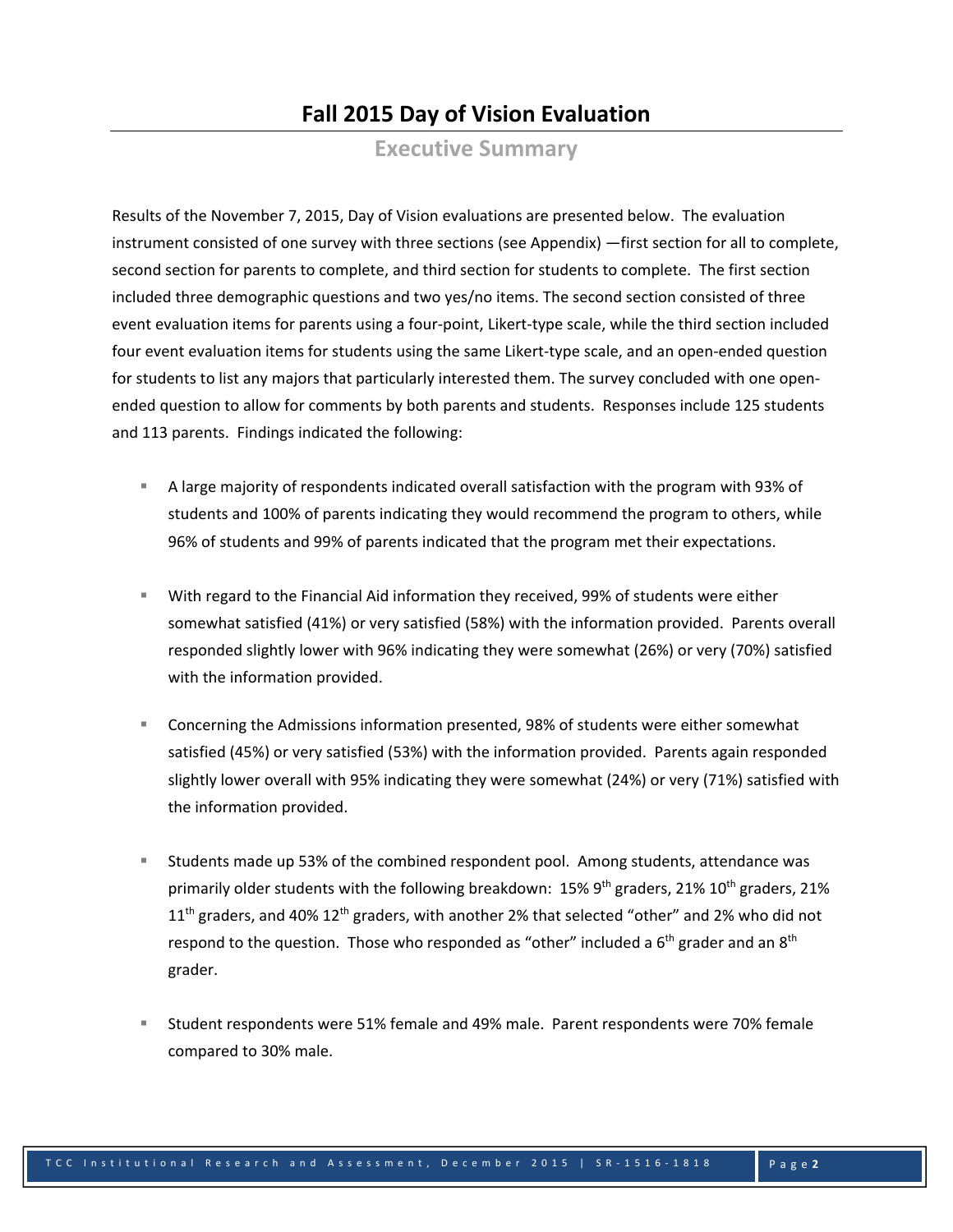- **There were eighteen comments from student respondents to the question asking if there was** something they wanted to learn about that was not discussed. One student wrote, "The workshop was awesome!" Two students indicated a desire for more information about the ACT test and test preparation. Other participants requested more specific information regarding scholarships or various majors.
- Eighteen of the parent respondents made comments as well, including such statements as, "Good experience," "Great workshop," and "Very informative." Other parents desired more information on financial matters, such as tuition and fees, FAFSA, the Tulsa Achieves program, and other financial aid. Some parents suggested the inclusion of additional information on concurrent enrollment for students, exploring different careers, and services for students with disabilities.

Results of the student and parent Day of Vision surveys are depicted in the following tables and graphs.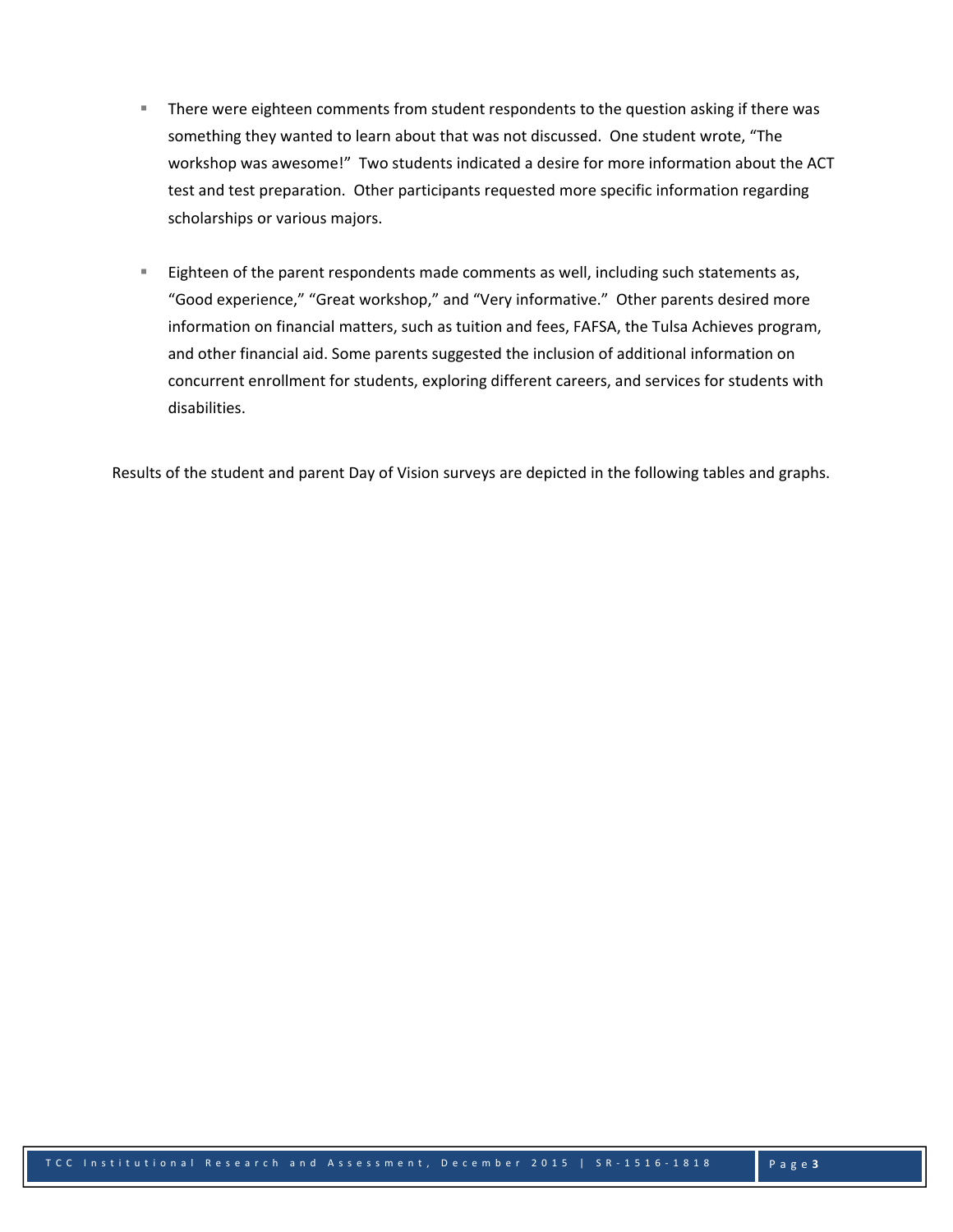### **Results of Fall 2015 Day of Vision Evaluation Total STUDENT Respondents (N=125)**

| <b>Rating Item</b>               | Didn't<br><b>Attend</b> | <b>Very</b><br><b>Dissatisfied</b> | <b>Somewhat</b><br><b>Dissatisfied</b> | <b>Somewhat</b><br><b>Satisfied</b> | <b>Very</b><br><b>Satisfied</b> | <b>No</b><br><b>Response</b> |
|----------------------------------|-------------------------|------------------------------------|----------------------------------------|-------------------------------------|---------------------------------|------------------------------|
| <b>Financial Aid Information</b> | 6%                      | 0%                                 | 1%                                     | 37%                                 | 53%                             | 4%                           |
| Admissions                       | 3%                      | 1%                                 | 1%                                     | 42%                                 | 48%                             | 5%                           |
| <b>Test Preparation</b>          | 1%                      | 4%                                 | 8%                                     | 32%                                 | 50%                             | 6%                           |
| <b>TCC Showcase</b>              | 4%                      | 1%                                 | 2%                                     | 30%                                 | 58%                             | 5%                           |

NOTE: Rows may not sum to 100% due to rounding.

## **Results of Fall 2015 Day of Vision STUDENT Evaluation ‐ Adjusted Results\***

| <b>Rating Item</b>               | <b>Very Dissatisfied</b> | Somewhat<br><b>Dissatisfied</b> | <b>Somewhat</b><br><b>Satisfied</b> | <b>Very Satisfied</b> |
|----------------------------------|--------------------------|---------------------------------|-------------------------------------|-----------------------|
| <b>Financial Aid Information</b> | 0%                       | 1%                              | 41%                                 | 58%                   |
| Admissions                       | 1%                       | 1%                              | 45%                                 | 53%                   |
| <b>Test Preparation</b>          | 4%                       | 9%                              | 34%                                 | 53%                   |
| <b>TCC Showcase</b>              | 1%                       | 2%                              | 33%                                 | 64%                   |

**\*** Adjusted results exclude "No Response" and "Didn't Attend."



**I would recommend TCC's Day of Vision to others (students)**



NOTE: Numbers may not sum to 100% due to rounding.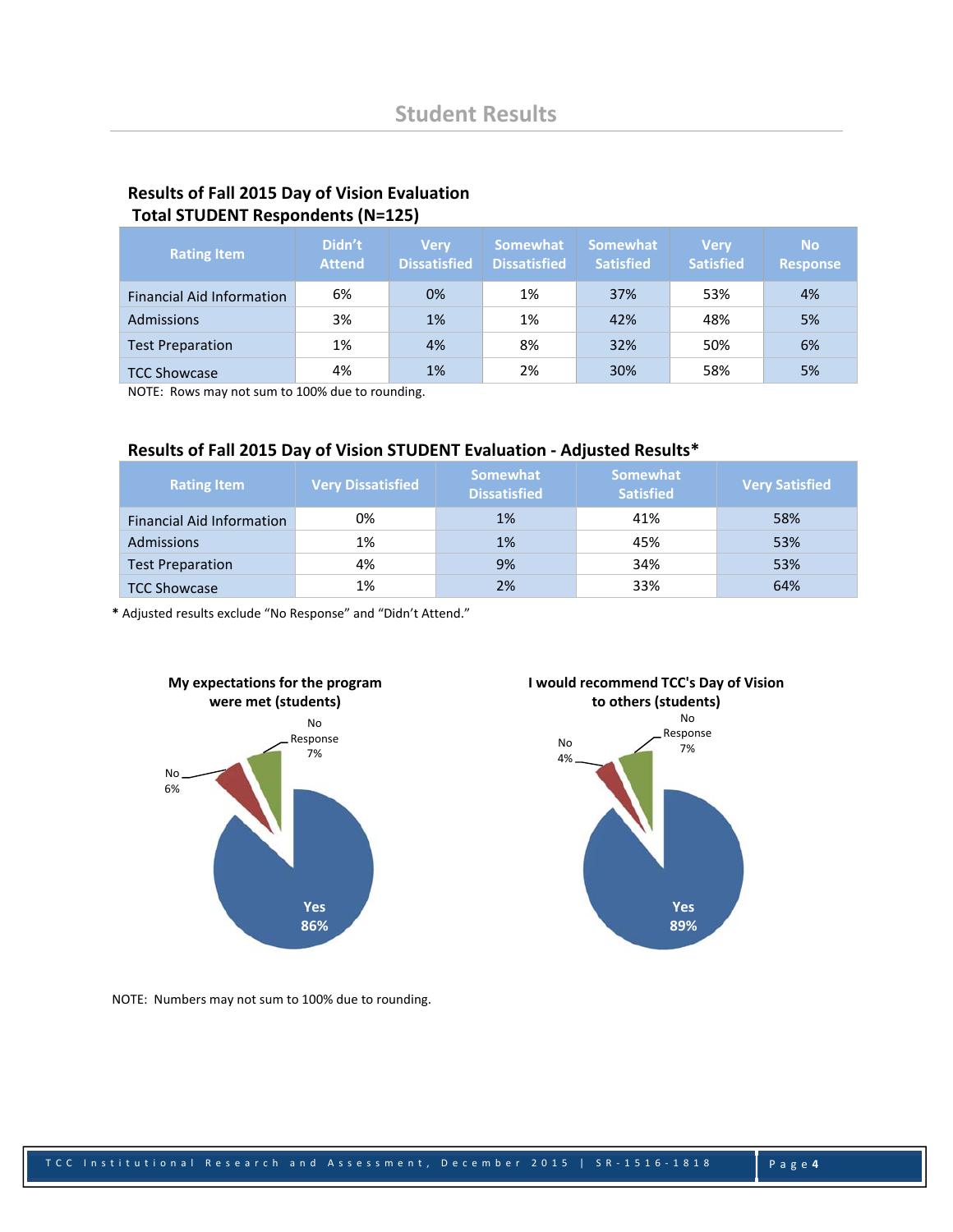#### **Was there something you wanted to learn that wasn't discussed? (students)**



#### **Was there something you wanted to learn that wasn't discussed? (students)**

- Admission process and major descriptions.
- Arts no one discussed design & architecture.
- Does TCC need papers from places who learned mixed martial arts?
- Fast, I didn't understand.
- $\blacksquare$  Fine arts program.
- $\blacksquare$  How big is the theater class?
- $\blacksquare$  How should we do well in school for medical school?
- How transferring works with scholarships.
- I lwanted to learn more about the ACT and what to expect. But majority of the lecture was basic information I already knew.
- I wanted to tour the Veterinary technology building & they skipped it on the tour!
- More specifics on the ACT, like strategies and how people do well and the people that do well what makes their practice helpful. The majority was common sense things we knew.
- Music scholarships.
- Nash was an awesome speaker.
- **The biotech program.**
- **This workshop was awesome! Thanks.**
- **What can 9th graders do or not do in TCC.**
- White people club.
- Working in a museum or library, what programs are available?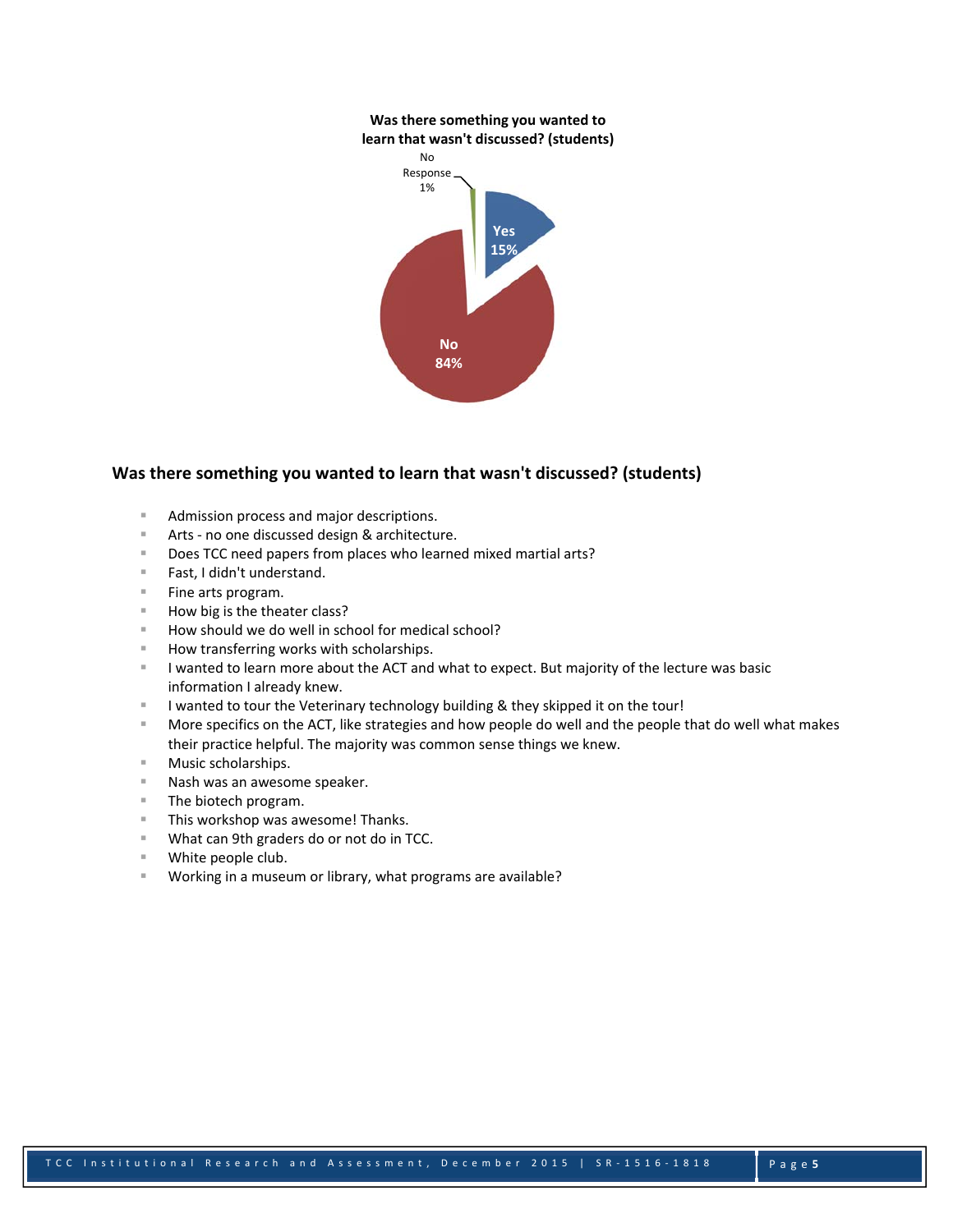# **Student Year in High School (self‐reported)**

|                          | <b>Number</b>  | <b>Percent</b> |
|--------------------------|----------------|----------------|
| 9th Grade                | 19             | 15%            |
| 10th Grade               | 26             | 21%            |
| 11th Grade               | 26             | 21%            |
| 12th Grade               | 50             | 40%            |
| Other                    | $\overline{2}$ | 2%             |
| No Response              | $\overline{2}$ | 2%             |
| <b>Total Respondents</b> | 125            | 101%           |

NOTE: Numbers may not sum to 100% due to rounding.



# **Student Gender**

|                          | <b>Number Percent</b> |      |
|--------------------------|-----------------------|------|
| Male                     | 61                    | 49%  |
| Female                   | 64                    | 51%  |
| <b>Total Respondents</b> | 125                   | 100% |

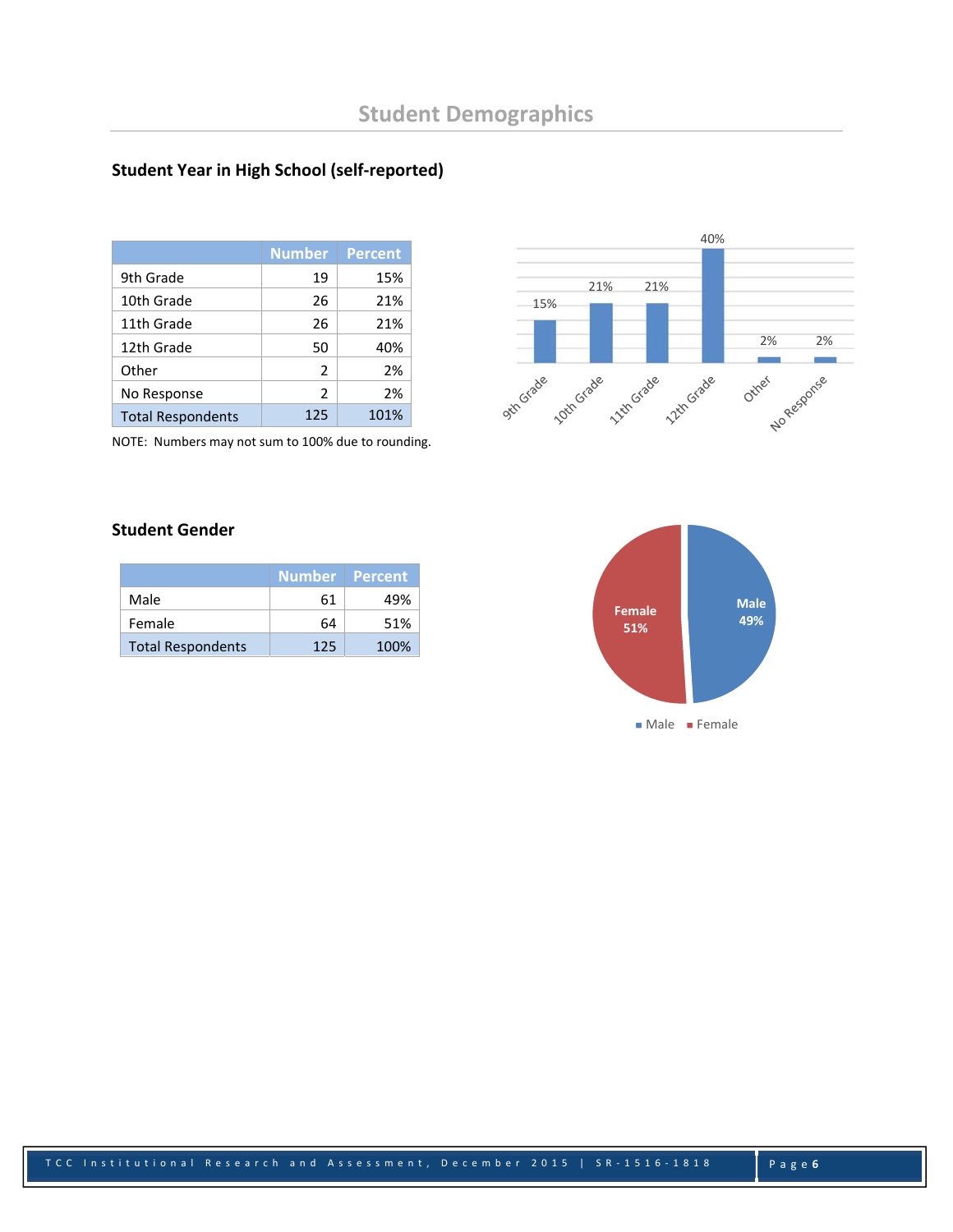#### **Student Ethnicity**

|                                              | <b>Number</b> | <b>Percent</b> |
|----------------------------------------------|---------------|----------------|
| American Indian or Alaska<br>Native          | 5             | 4%             |
| Asian                                        | 3             | 2%             |
| Black or African American                    | 26            | 21%            |
| Hispanic/Latino                              | 11            | 9%             |
| Native Hawaiian or other<br>Pacific Islander | ŋ             | 0%             |
| White                                        | 65            | 52%            |
| Two or more races                            | 15            | 12%            |
| <b>Total Respondents</b>                     | 125           | 100%           |



#### **Please list any major(s) that stood out as something you may be interested in.**

- Accounting
- Admissions
- America sign language and Early Childhood Development
- Art
- Arts, Fine Arts, Architecture
- Biology and Environmental Science
- Biotechnology (2)
- Child Development (2)
- Child Development/Nursing
- Computer animation
- Computer Engineering (2)
- Computer Engineering, Graphic Design, Fitness
- Dental Hygiene
- Digital Media Program, Child Development
- Digital Media, English, International Language Studies, Liberal arts
- Digital media, forensics, literature
- Digital media/Music
- Early Childhood
- Early Childhood & Veterinary
- Economics and Political Science
- Economics
- English
- English writing
- Fire & EMS
- Fitness/Nutrition
- Forensic Scientist
- Forestry
- Graphic Design
- Health care
- Health Sciences
- Human services
- Information sciences
- Interior Design
- Liberal Arts
- Marine Biology, Animal Health
- Medical (2)
- Music (2)
- Music or Arts engineering
- N/A
- Nothing
- Nursing
- Nursing and Child Development
- Nursing, Fine Arts
- Nursing, Vet
- Nursing/Pre Med
- **Orthodontics**
- Performing Arts
- Photogney [photography?], and teaching
- Piloting, Paramedic
- Programming
- Science, Secondary Teaching
- Still not sure
- Teaching
- Tech
- The campuses
- Theater (2)
- Vet Tech (3)
- Vet Tech, Child Development
- Veterinary Technician
- Veterinary Technology
- Zoology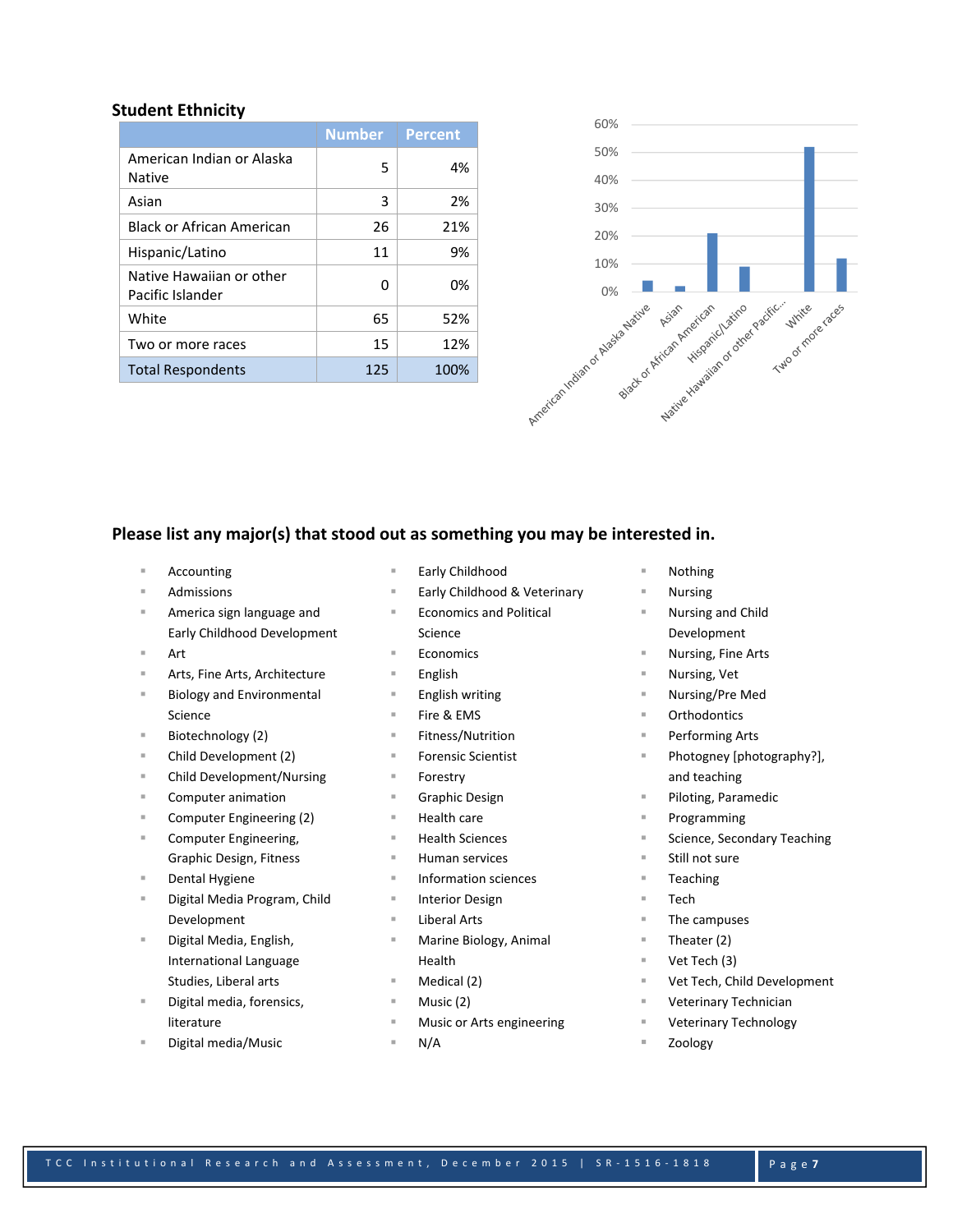# **Results of Fall 2015 Day of Vision Evaluation Total PARENT Respondents (N=113)**

| <b>Rating Item</b>                            | Didn't<br><b>Attend</b> | <b>Nerv</b><br><b>Dissatisfied</b> | Somewhat<br><b>Dissatisfied</b> | <b>Somewhat</b><br><b>Satisfied</b> | <b>Very</b><br><b>Satisfied</b> | <b>No</b><br><b>Response</b> |
|-----------------------------------------------|-------------------------|------------------------------------|---------------------------------|-------------------------------------|---------------------------------|------------------------------|
| <b>Financial Aid Information</b>              | 1%                      | 3%                                 | 2%                              | 25%                                 | 68%                             | 2%                           |
| <b>Admissions</b>                             | 1%                      | 3%                                 | 2%                              | 24%                                 | 70%                             | 1%                           |
| Preparing Your Child for the<br><b>Future</b> | 1%                      | 2%                                 | 4%                              | 21%                                 | 69%                             | 3%                           |

NOTE: Rows may not sum to 100% due to rounding.

# **Results of Fall 2015 Day of Vision PARENT Evaluation – Adjusted Results\***

| <b>Rating Item</b>                            | <b>Very Dissatisfied</b> | <b>Somewhat</b><br><b>Dissatisfied</b> | <b>Somewhat</b><br><b>Satisfied</b> | <b>Very Satisfied</b> |
|-----------------------------------------------|--------------------------|----------------------------------------|-------------------------------------|-----------------------|
| <b>Financial Aid Information</b>              | 3%                       | 2%                                     | 26%                                 | 70%                   |
| <b>Admissions</b>                             | 3%                       | 2%                                     | 24%                                 | 71%                   |
| Preparing Your Child for the<br><b>Future</b> | 2%                       | 5%                                     | 22%                                 | 72%                   |

NOTE: Rows may not sum to 100% due to rounding.

**\*** Adjusted results exclude "No Response" and "Didn't Attend"

**My expectations for the program were**



#### **I would recommend TCC's Day of Vision to others (parents)**

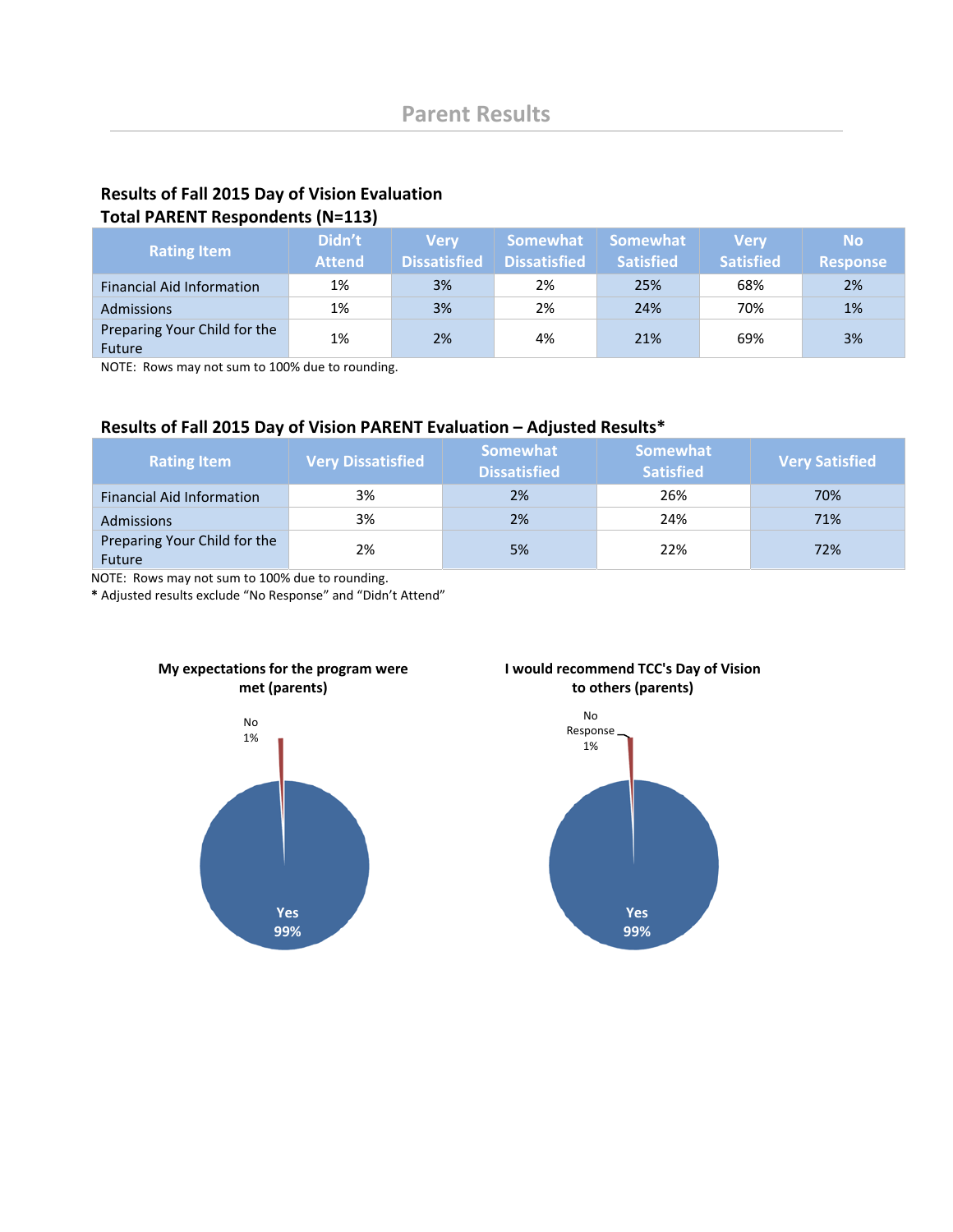#### **Was there something you wanted to learn that wasn't discussed? (parents)**



#### **Was there something you wanted to learn that wasn't discussed? (parents)**

- A lot of clarification regarding this process.
- Additional emphasis on the preparation part. Handouts, website, etc., some referral to references that are easily accessible and understandable for all parents regardless of demographics.
- Admissions deadlines.
- College for students with disabilities. Liked last year's format better. Felt there were too many questions from parents because info wasn't given to us first.
- Comment: If the second section of Parent portion was more interactive w/ the audience, I think it would be much more informative. The panel seemed to be full of a wealth of information, but as a parent in the audience, we weren't offered the opportunity to tap into that by asking questions & interacting.
- FAFSA information & Tulsa Achieves.
- Good experience.
- Great workshop.
- How financial aid is spread out Oklahoma Promise, Tulsa Achieves, Grants, etc. Which is used first?
- How students of retired teachers receive Financial Aid.
- It would be nice for parents to get a tour and even prospective students.
- More info on concurrent enrollment and how it can be High School credit, and info for non‐Tulsa County students.
- OK Promise only apply to instate schools?
- RE: Tulsa Achieves ‐ It wasn't mentioned in general session that you HAVE to start the fall after graduation from HS - would think that is important info to share. Also, RE: finance - our 4 yr grad from OU rented her books ‐ this is an option that should be mentioned.
- Steps of applying to TCC 1, 2, 3.
- **Tuition expenses, fee & etc.**
- Very informative.
- Was expecting actually exploring different careers.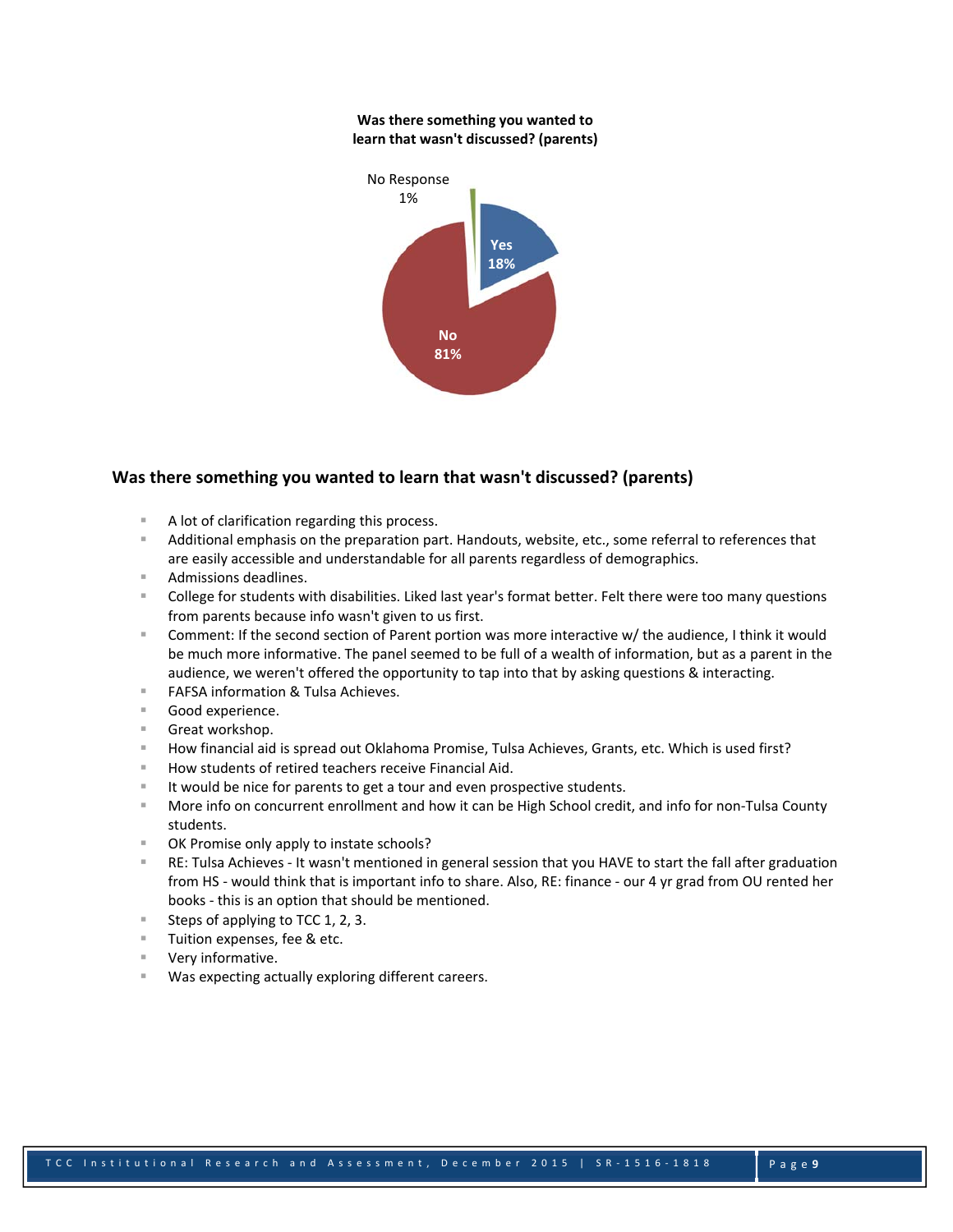#### **Person Attending with Student**

|                                 | <b>Number</b> | <b>Percent</b> |
|---------------------------------|---------------|----------------|
| Parent                          | 104           | 92%            |
| Other (uncle, grandma, grandpa, |               |                |
| grandparent, guardian, blank)   | q             | 8%             |
| <b>Total Respondents</b>        | 113           | 100%           |



■ Parent ■ Other

#### **Parent Gender**

|                          | <b>Number</b> | <b>Percent</b> |
|--------------------------|---------------|----------------|
| Male                     | 31            | 30%            |
| Female                   | 73            | 70%            |
| <b>Total Respondents</b> | 104           | 100%           |

NOTE: Data excludes "Other Adult."

# **Male 30% Female 70%**

# **Parent/Other Adult Ethnicity**

|                                  | <b>Number</b> | <b>Percent</b> |
|----------------------------------|---------------|----------------|
| American Indian or Alaska        |               |                |
| <b>Native</b>                    | 9             | 8%             |
| Asian                            | 3             | 3%             |
| <b>Black or African American</b> | 14            | 12%            |
| Hispanic/Latino                  | 13            | 12%            |
| Native Hawaiian or other Pacific |               |                |
| Islander                         | ი             | 0%             |
| White                            | 65            | 58%            |
| Two or more races                | 5             | 4%             |
| No Response                      | 4             | 4%             |
| <b>Total Respondents</b>         | 113           | 100%           |

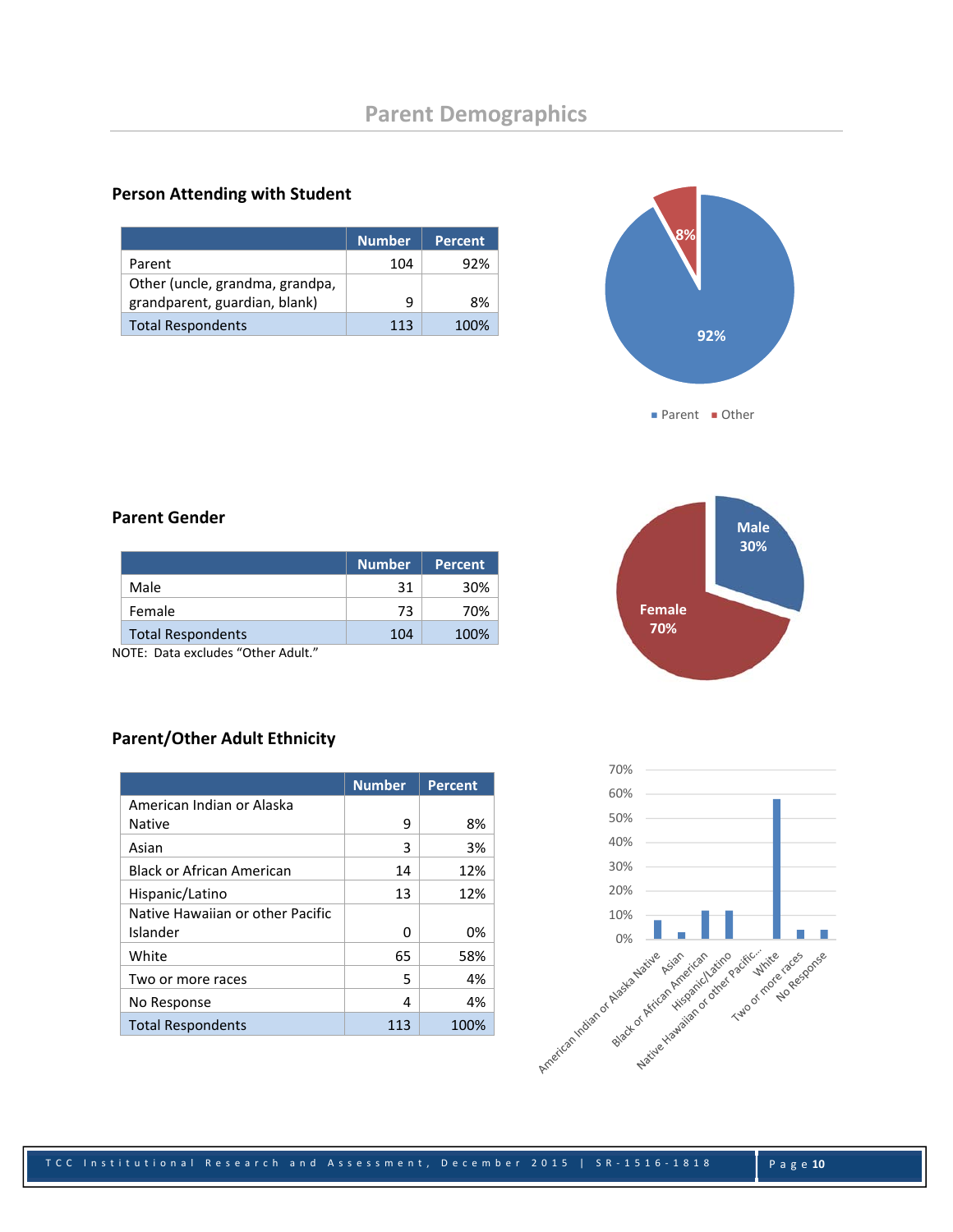#### **Student v. Parent Response Comparison**

| <b>Item</b>                      | <b>Student</b><br><b>Mean</b><br><b>Response</b> | <b>Parent</b><br><b>Mean</b><br><b>Response</b> |
|----------------------------------|--------------------------------------------------|-------------------------------------------------|
| <b>Financial Aid Information</b> | 3.37                                             | 3.63                                            |
| <b>Admissions</b>                | 3.39                                             | 3.64                                            |

 Scale: 4=Very Satisfied; 3=Somewhat Satisfied; 2=Somewhat Dissatisfied; 1=Very Dissatisfied Note: "Didn't attend/missing data" responses were excluded from the descriptive statistics above.

#### **Gender Response Comparison**

| <b>Item</b>                      | <b>Male</b><br><b>Mean</b><br><b>Response</b> | <b>Female</b><br><b>Mean</b><br><b>Response</b> |
|----------------------------------|-----------------------------------------------|-------------------------------------------------|
| <b>Financial Aid Information</b> | 3.52                                          | 3.66                                            |
| Admissions                       | 3.57                                          | 3.58                                            |
| <b>Expectations were Met</b>     | 98%                                           | 95%                                             |
| <b>Would Recommend to Others</b> | 99%                                           | 96%                                             |

Student and parent responses were combined for these results.

Scale: 4=Very Satisfied; 3=Somewhat; 2=Somewhat Dissatisfied; 1=Very Dissatisfied

Note: "Didn't attend/missing data" responses were excluded from the descriptive statistics above.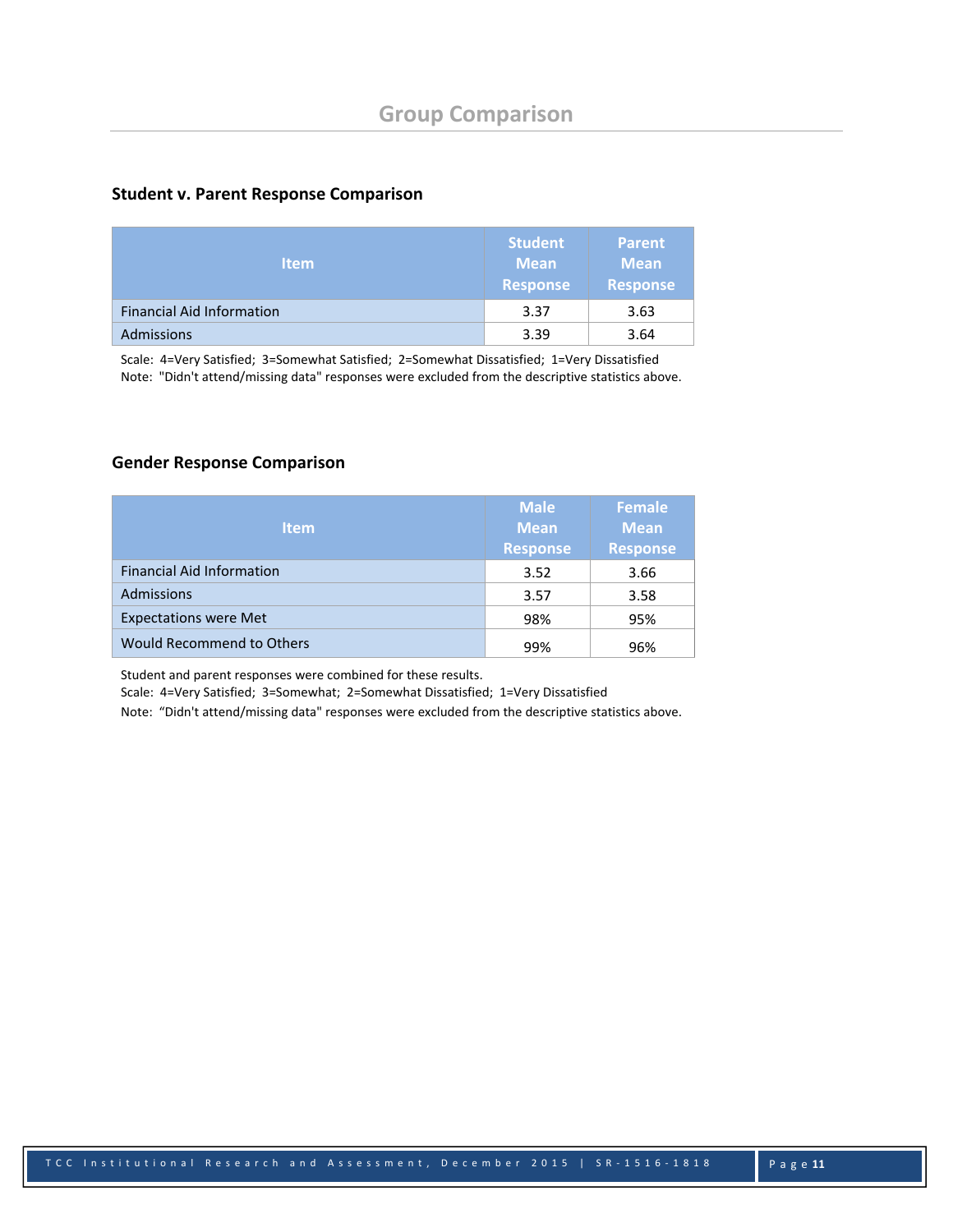#### **Student Year Response Comparison**

| <b>Item</b>                      |           |            | <b>Mean Response</b> |            |
|----------------------------------|-----------|------------|----------------------|------------|
|                                  | 9th Grade | 10th Grade | 11th Grade           | 12th Grade |
| <b>Financial Aid Information</b> | 3.42      | 3.40       | 3.65                 | 3.68       |
| <b>Admissions</b>                | 3.47      | 3.40       | 3.44                 | 3.60       |
| <b>Test Preparation</b>          | 3.47      | 3.14       | 3.32                 | 3.43       |
| <b>TCC Showcase</b>              | 3.79      | 3.41       | 3.54                 | 3.67       |
| <b>Expectations were Met</b>     | 100%      | 92%        | 96%                  | 90%        |
| Would Recommend to Others        | 100%      | 96%        | 96%                  | 94%        |

Scale: 4=Very Satisfied; 3=Somewhat Satisfied; 2=Somewhat Dissatisfied; 1=Very Dissatisfied Note: "Didn't attend/missing data" responses were excluded from the descriptive statistics above.

#### **Ethnicity Response Comparison**

|                              |                                                                       |              |                                                      | <b>Mean Response</b>       |              |                      |
|------------------------------|-----------------------------------------------------------------------|--------------|------------------------------------------------------|----------------------------|--------------|----------------------|
| <b>Item</b>                  | <b>American</b><br><b>Indian or</b><br><b>Alaska</b><br><b>Native</b> | <b>Asian</b> | <b>Black or</b><br><b>African</b><br><b>American</b> | <b>Hispanic</b><br>/Latino | <b>White</b> | Two or<br>more races |
| <b>Financial Aid</b>         | 3.09                                                                  | 3.40         | 3.25                                                 | 3.32                       | 3.60         | 3.32                 |
| Admissions                   | 3.09                                                                  | 3.20         | 3.30                                                 | 3.59                       | 3.58         | 3.32                 |
| <b>Expectations were Met</b> | 91%                                                                   | 100%         | 97%                                                  | 91%                        | 96%          | 100%                 |
| Would Recommend to Others    | 100%                                                                  | 100%         | 97%                                                  | 100%                       | 97%          | 94%                  |

Student and parent responses were combined for these results.

Scale: 4=Very Satisfied; 3=Somewhat; 2=Somewhat Dissatisfied; 1=Very Dissatisfied

Note: Didn't attend/missing data" responses were excluded from the descriptive statistics above.

#### **Survey Respondent and Attendance Trend**

|                                    | 2011            | 2012           | 2013          | 2014         | 2015           |
|------------------------------------|-----------------|----------------|---------------|--------------|----------------|
| Students                           | 359             | 323            | 143           | 219          | 125            |
| Parents                            | 214             | 255            | 158           | 174          | 113            |
| <b>Total Survey</b><br>Respondents | 573             | 578            | 301           | 393          | 238            |
| Total<br>Estimated<br>Attendance*  | $900+$<br>(SEC) | $800+$<br>(WC) | 700+<br>(NEC) | 700+<br>(MC) | $300+$<br>(WC) |

\* Estimated attendance provided by Office of Diversity and Inclusion